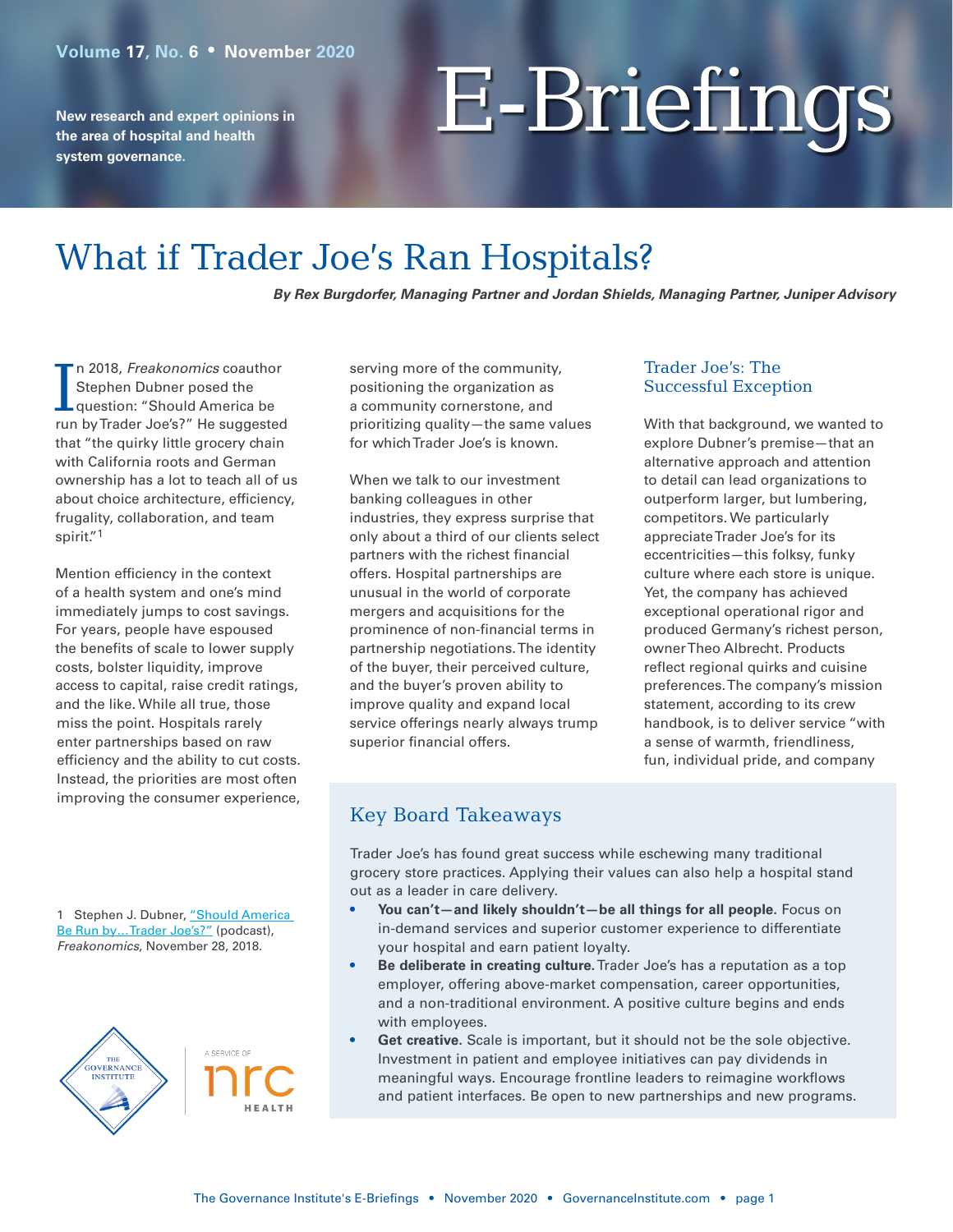spirit."2 Instead of the short-sleeved button down, khakis, and white apron uniform that America's grocery chains have followed for 100 years, Trader Joe's has it's "crew" wear gaudy Hawaiian shirts and they are free to come to work in shorts.

#### *Knowing Customers Better Than They Know Themselves*

Trader Joe's is contrarian. It does not advertise and is not active on social media. The company does not run sales, there are no coupons or loyalty programs. There's no self-checkout; the aisles are narrow and parking lots small. With 80 percent of their products under private label, they do not carry the brands and other household supplies that Americans love so dearly and demand of most other grocers. Each store also dedicates space and staff to hand out free samples. This is not a Saturday morning sample or two, but nearubiquitous assortment of freshlyprepared, ever-rotating Trader Joe's branded products.

#### *Efficient Operations Does Not Always Mean Cost Cutting*

The typical Trader Joe's stocks approximately 3,000 product SKUs, versus a typical grocery store's 30,000. On the other hand, Trader Joe's staffs three to four times the number of employees per shift compared to competitors based on a belief that customer service and shopping experience more than offset that cost. Those extra employees are also all paid above market wages with robust healthcare and retirement benefits, which makes it unsurprising that the chain consistently ranks as one of Forbes top 100 places to work and most admired companies.

2 Mary Pilon, "Trader Joe's Employees Say [Virus Response Was Haphazard and Chaotic,"](http://www.bloomberg.com/news/features/2020-04-08/trader-joe-s-employees-say-virus-response-was-haphazard-chaotic) *Bloomberg Business Week*, April 8, 2020.

At the same time, the chain remains nimble. Management is known for radical experimentation and regularly rotating products based on local demand. Local managers are empowered to make swift operational decisions on site. As a closely held company, Albrecht has demonstrated a willingness to allow for experimentation and patiently wait for results. Where his publicly traded competitors face investor pressure to cut losses and pursue consistent corporate strategies.

#### *Outsized Financial Performance*

Besides, or more accurately because of, cult-like allegiance from its customers and a happy, loyal workforce, Trader Joe's is known for its exceptional performance. The average store footprint is one-third the size of competitors and yet still outperforms competitors in terms of total revenue and margin. Amazonbacked Whole Foods is known for its high prices and similarly loyal customers. Its revenues are strong for the industry, bringing in about \$1,200 per square foot of retail space. Trader Joe's blows Whole Foods out of the water with \$2,000 per square foot.

#### Applications to the Hospital Industry

What can the hospital industry learn from a German company whose hipster employees don Hawaiian shirts to hawk off-brand bagels? Quite a lot, actually.

#### *Customers Are Key*

As the industry moves ever more rapidly towards population health and treatment at the lowest-cost site of care, consumer choice is evolving. National price transparency initiatives are becoming a reality. Albrecht did not ask his future customers what they wanted. If he had, Trader Joe's would have aisles of comfort brands like Pepsi and Fritos. Instead, Albrecht identified what customers desired: an exceptional shopping experience and food they liked at an affordable price. Very few shoppers would seek out Hawaiian shirt-wearing staff, but they immediately recognize what those shirts signify: happy employees ready to help.

Hospitals can learn from the Trader Joe's approach and culture. Whether in their grocery stores or healthcare providers, consumers are increasingly valuing convenience and innovation over brand loyalty. Look for opportunities to simplify consumers' interactions with the hospital. Invest in patient experience training for all staff, from environmental services to the C-suite. Pay wages that attract and retain employees who provide exceptional service. Be bold in exploring new consumer-centric initiatives. Facilities should be efficient for staff, but in a customer-focused business, that will come second to patient comfort.

#### *All Things for All People Is a Race to the Bottom*

Trader Joe's loses customers because they do not sell Tide laundry detergent and Fruit Loops. There

As hospital systems consider their identities and how they can best meet the needs of their communities, they should look to industry disruptors like Trader Joe's for ideas.